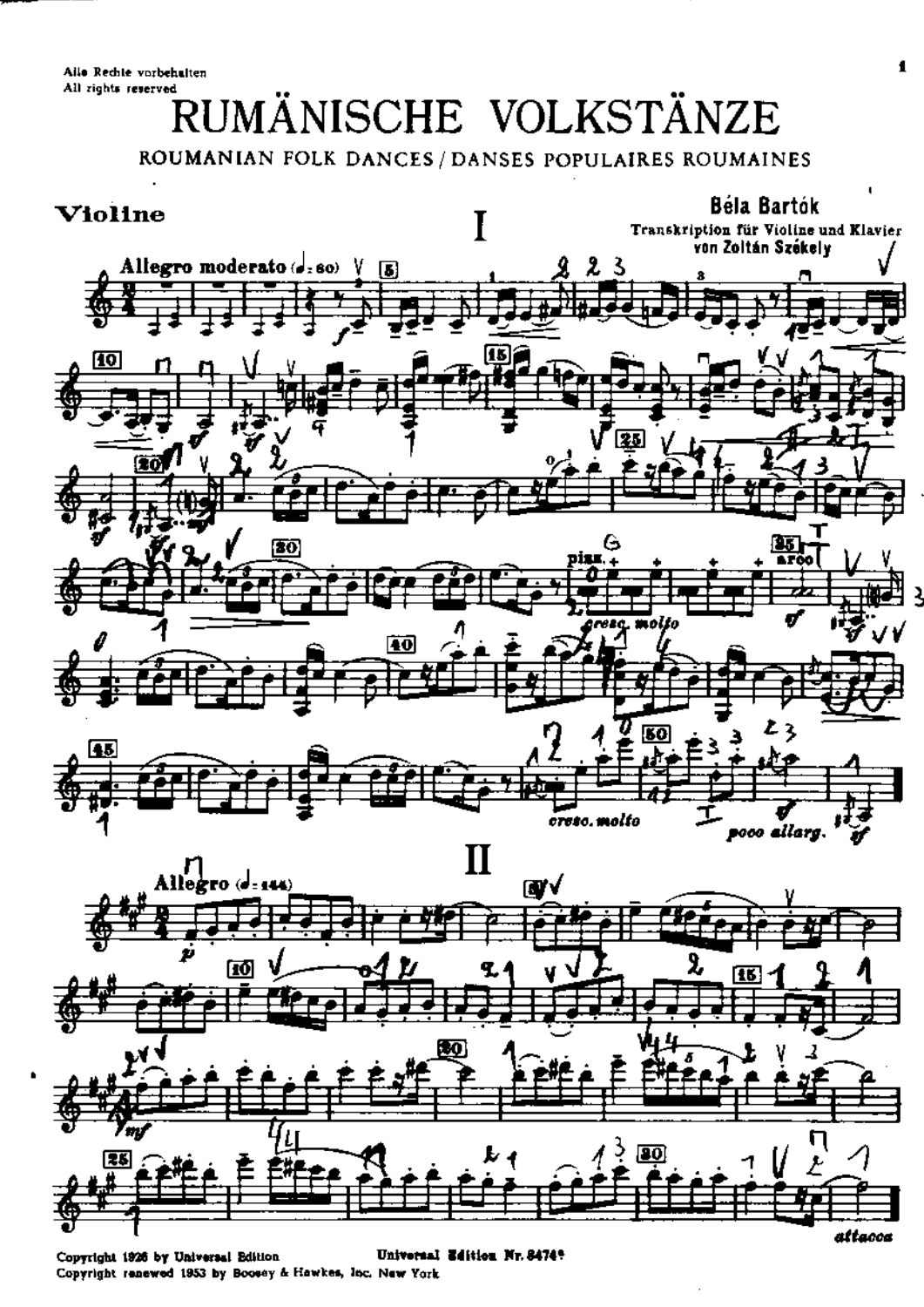

 $\overline{\mathbf{z}}$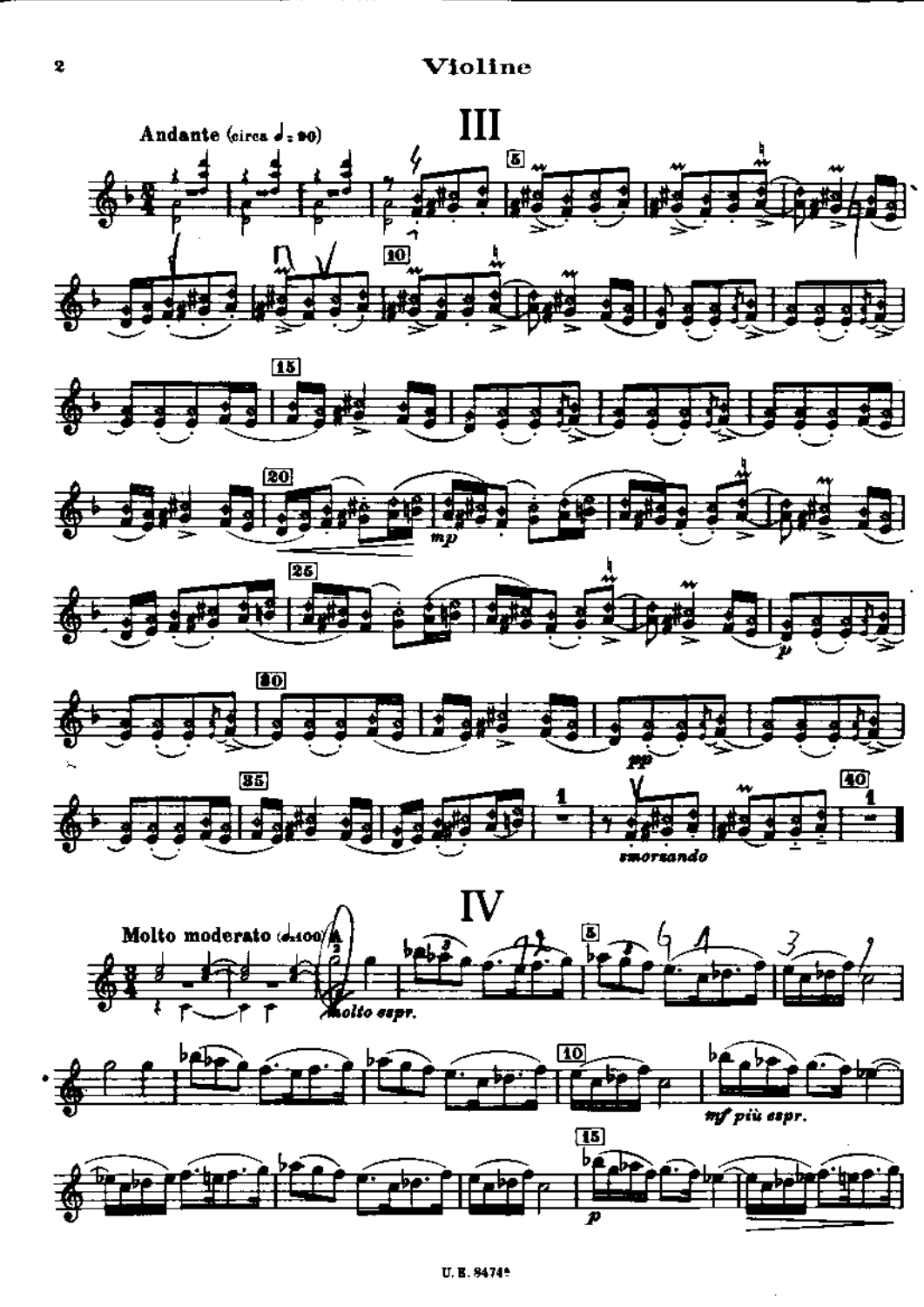















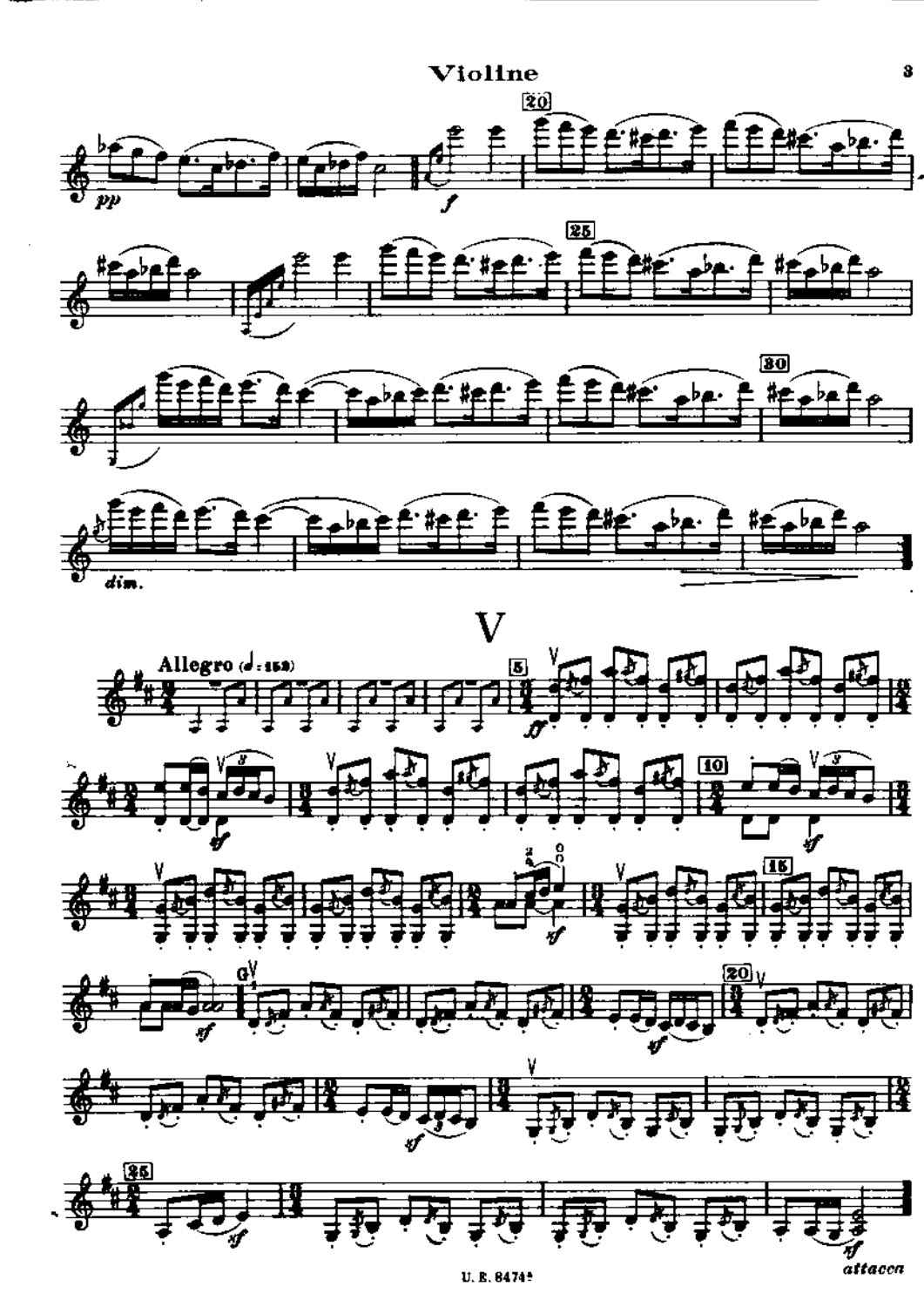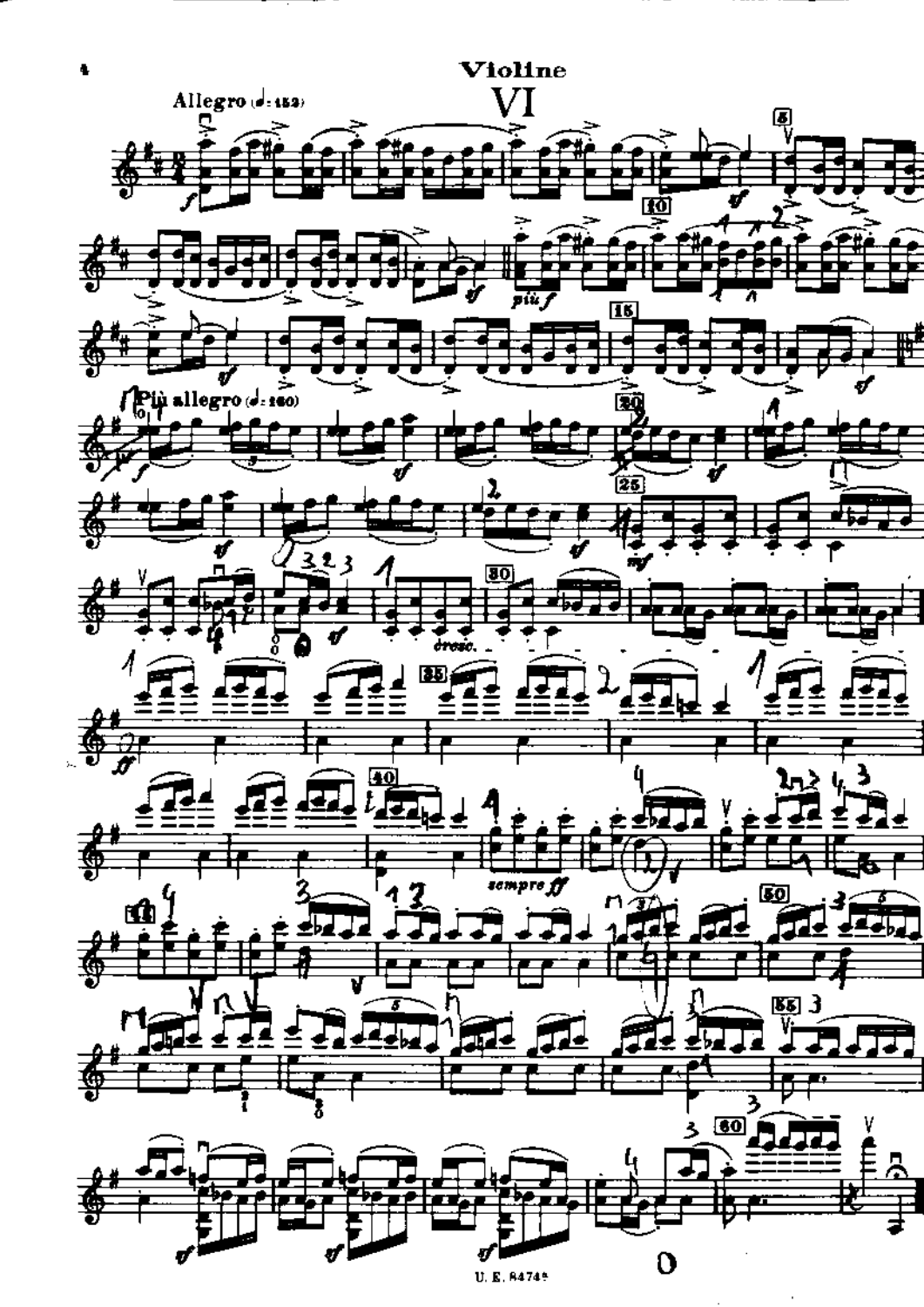## **VERZEICHNIS DER TÄNZE**

LISTE DES DANSES

LIST OF DANCES

Ł

| II. BRÁUL <b>(1998)</b> <sup>3021</sup> Egres, Torontál de (1971) |  |
|-------------------------------------------------------------------|--|
|                                                                   |  |
|                                                                   |  |
|                                                                   |  |
| VI. MÄNUNTELUL, 1. tema  aus Belényes, Bihar                      |  |
| MANUNTELUL, z. tema aus Nyágra, Torda-Aranyos                     |  |

All rights in the U.S.A. owned and controlled by Boosey & Hawkes, Inc. New York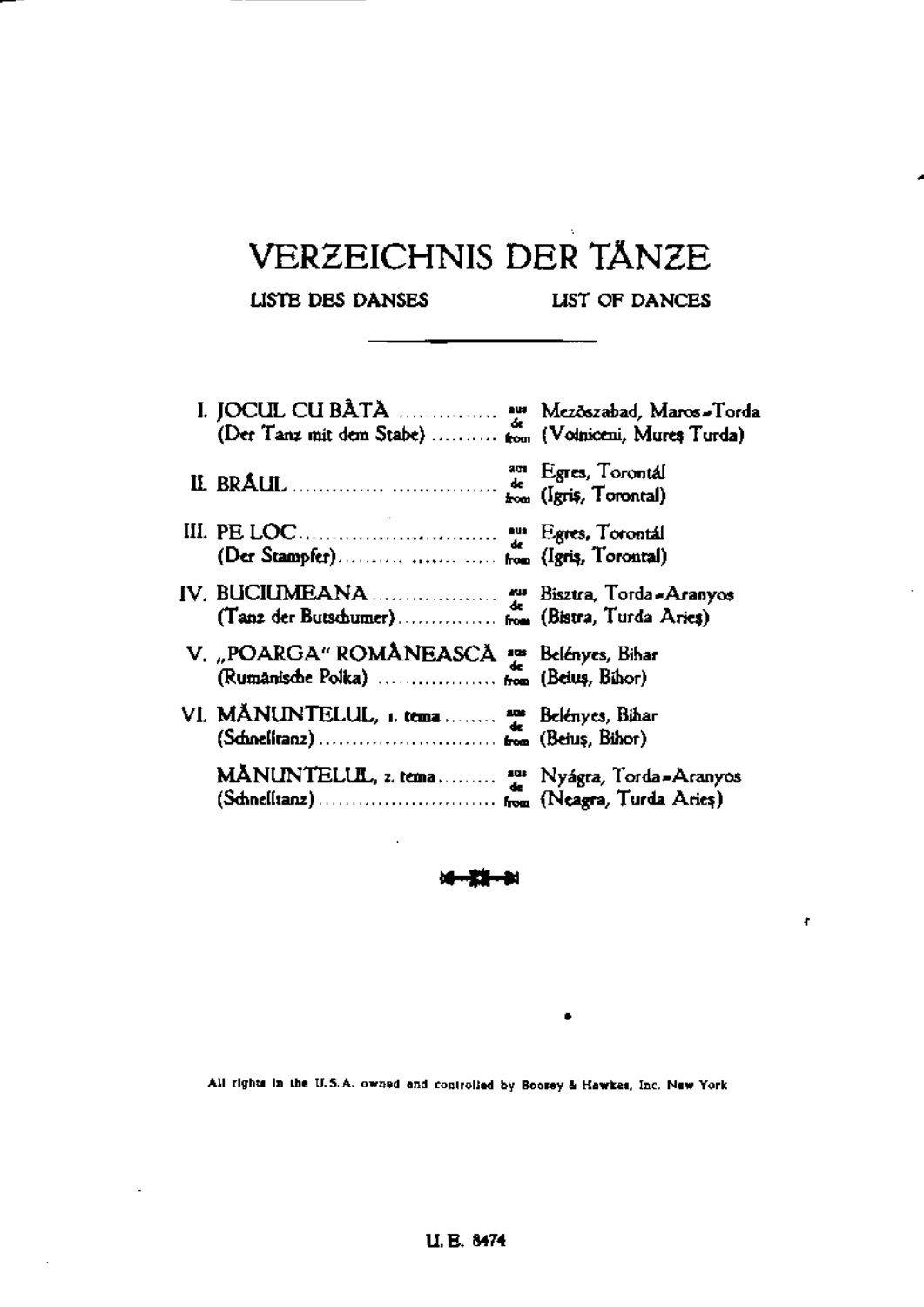## RUMÄNISCHE VOLKSTÄNZE

ROUMANIAN FOLK DANCES / DANSES POPULAIRES ROUMAINES









Copyright 1926 by Universal Edition Copyright renewed 1953 by Boosey & Hawkes, Inc. New York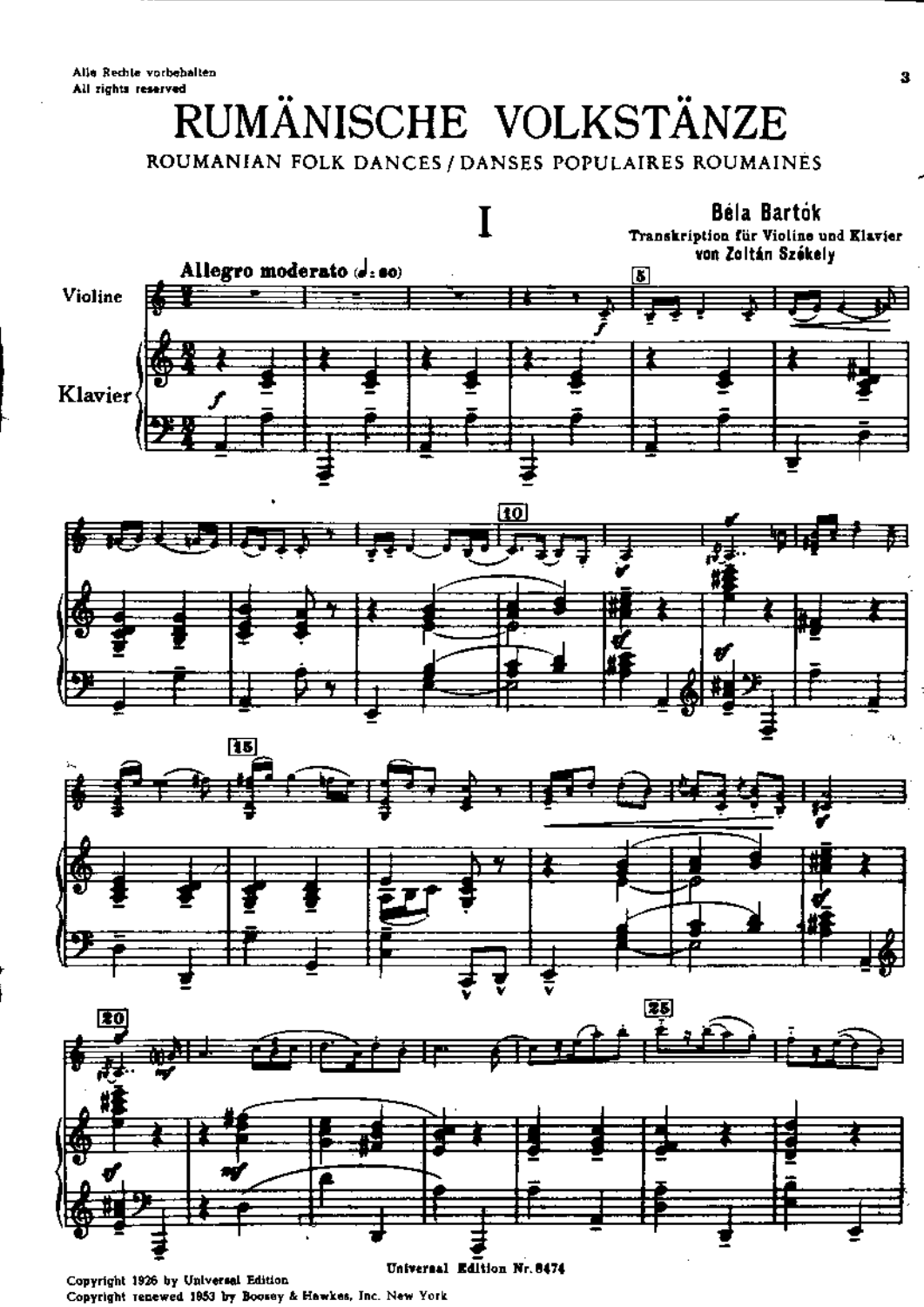





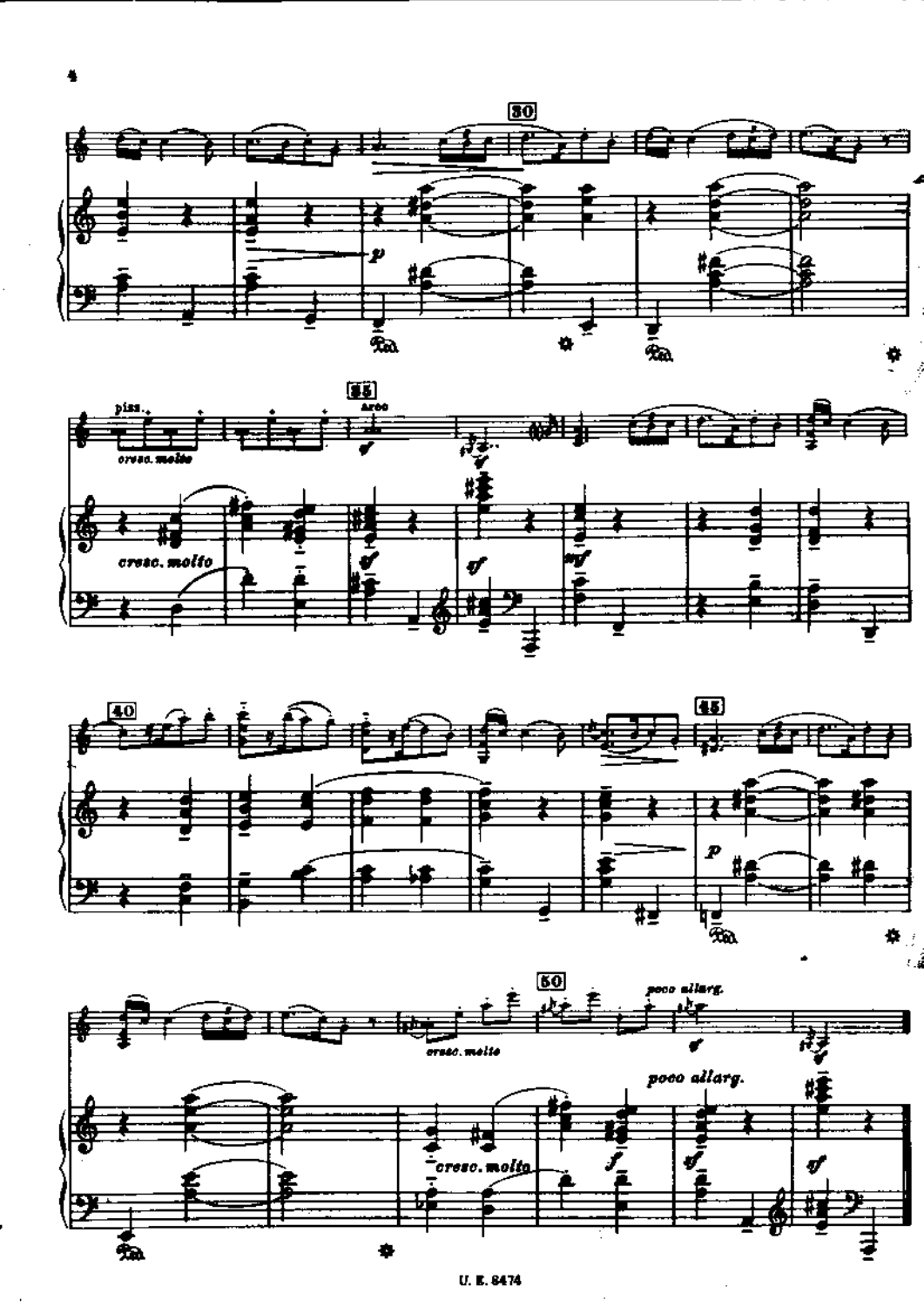02 YE STAT







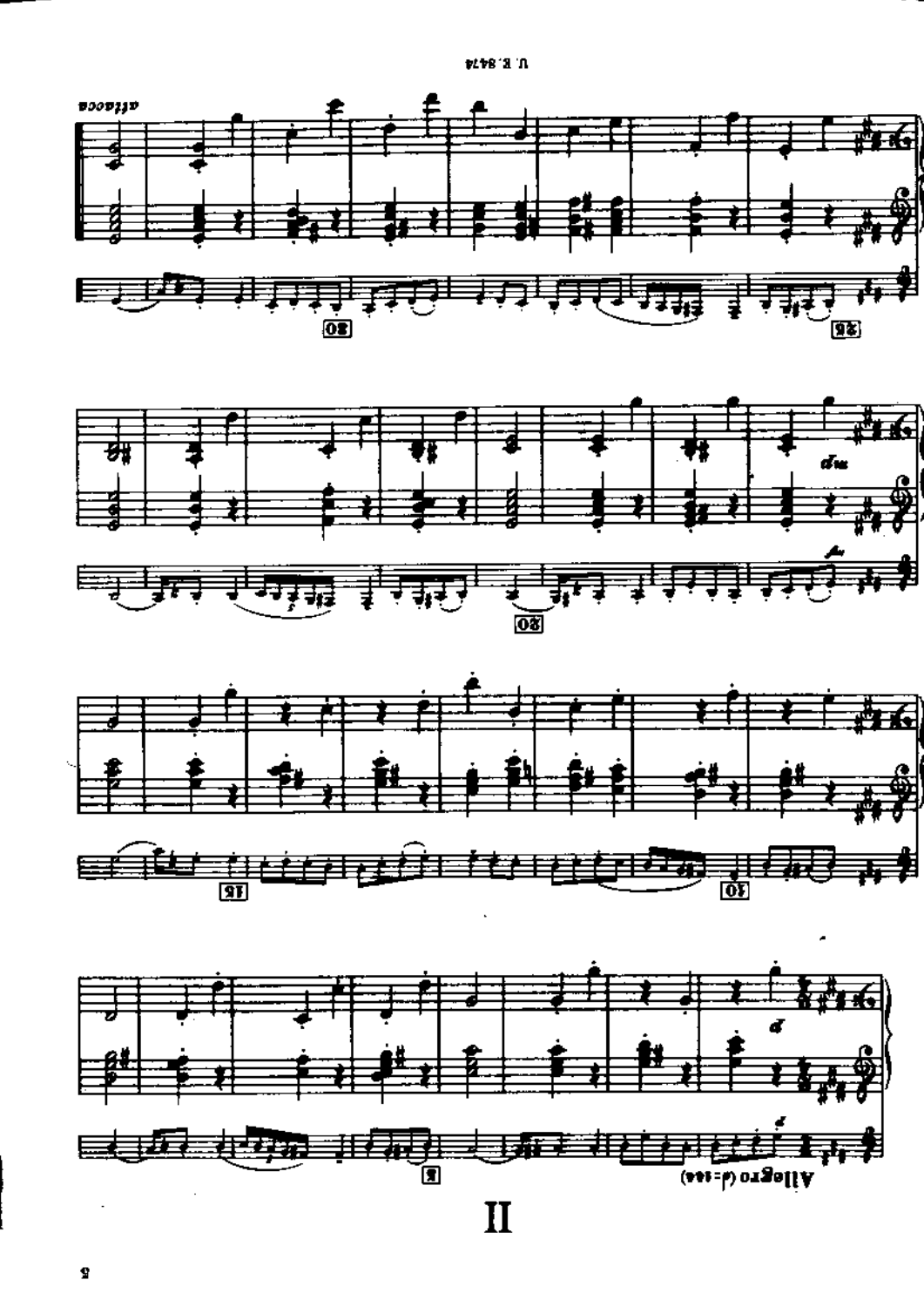









 $\ddot{\mathbf{6}}$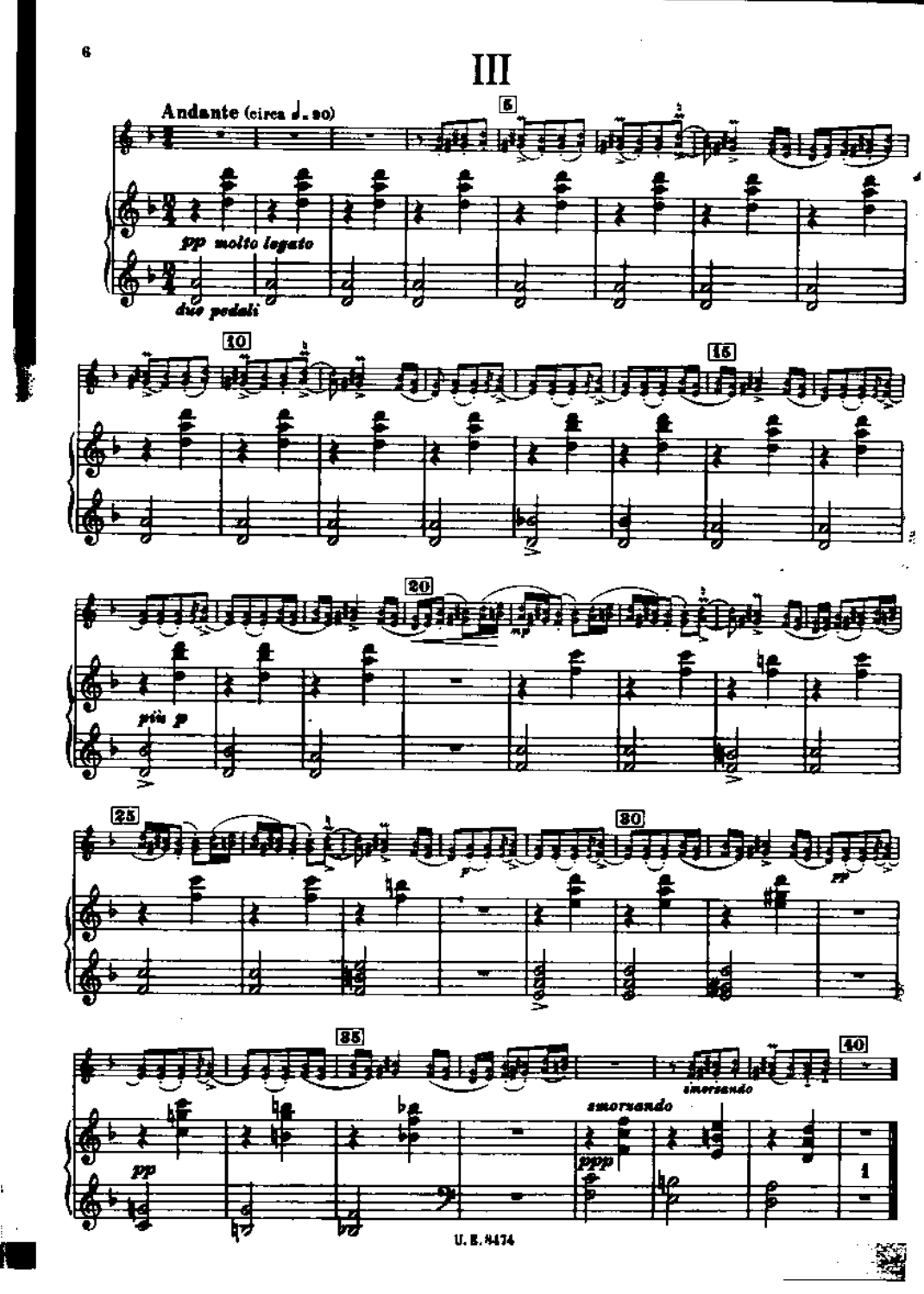

 $\boldsymbol{\tau}$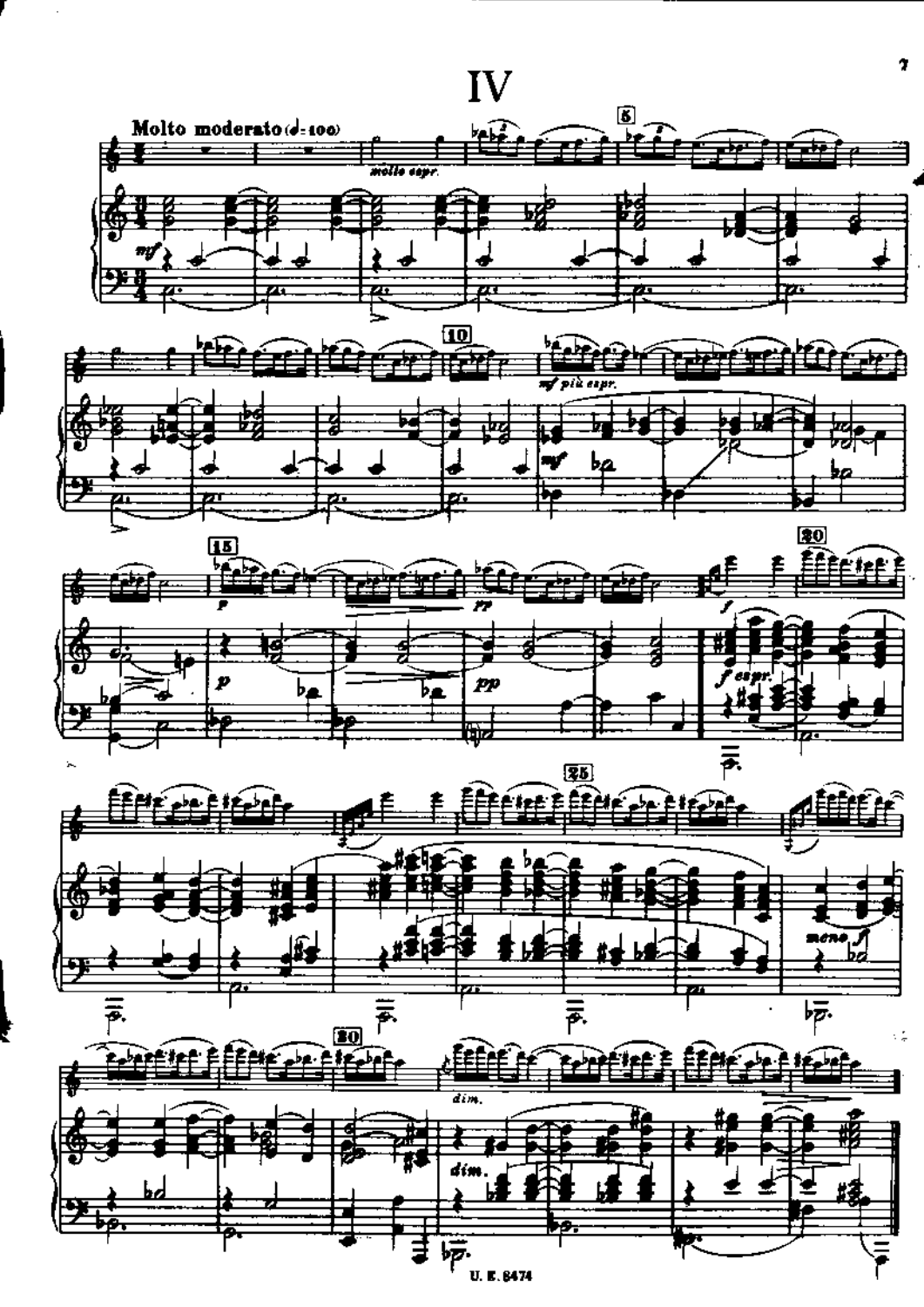$\overline{\text{V}}$ 







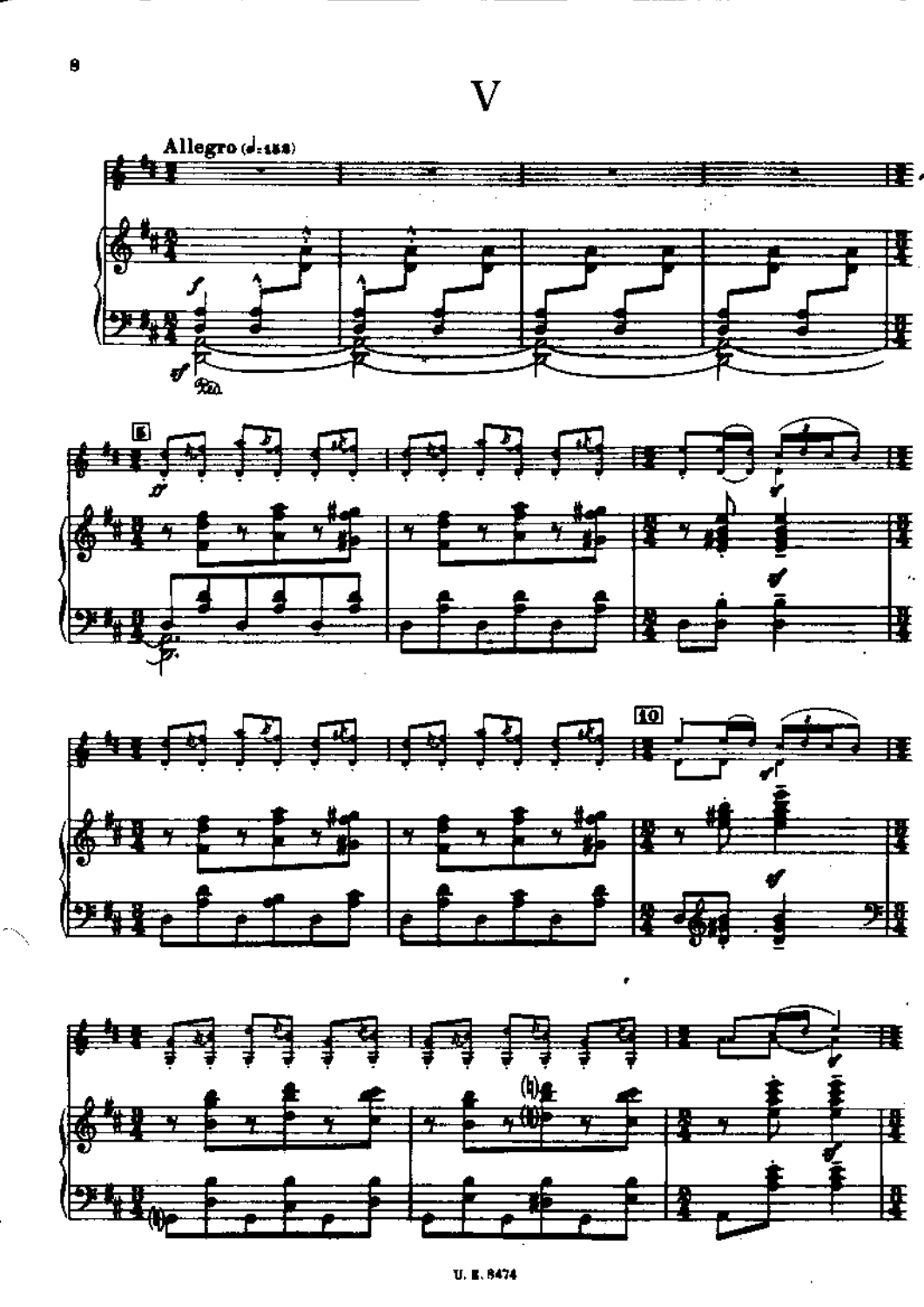





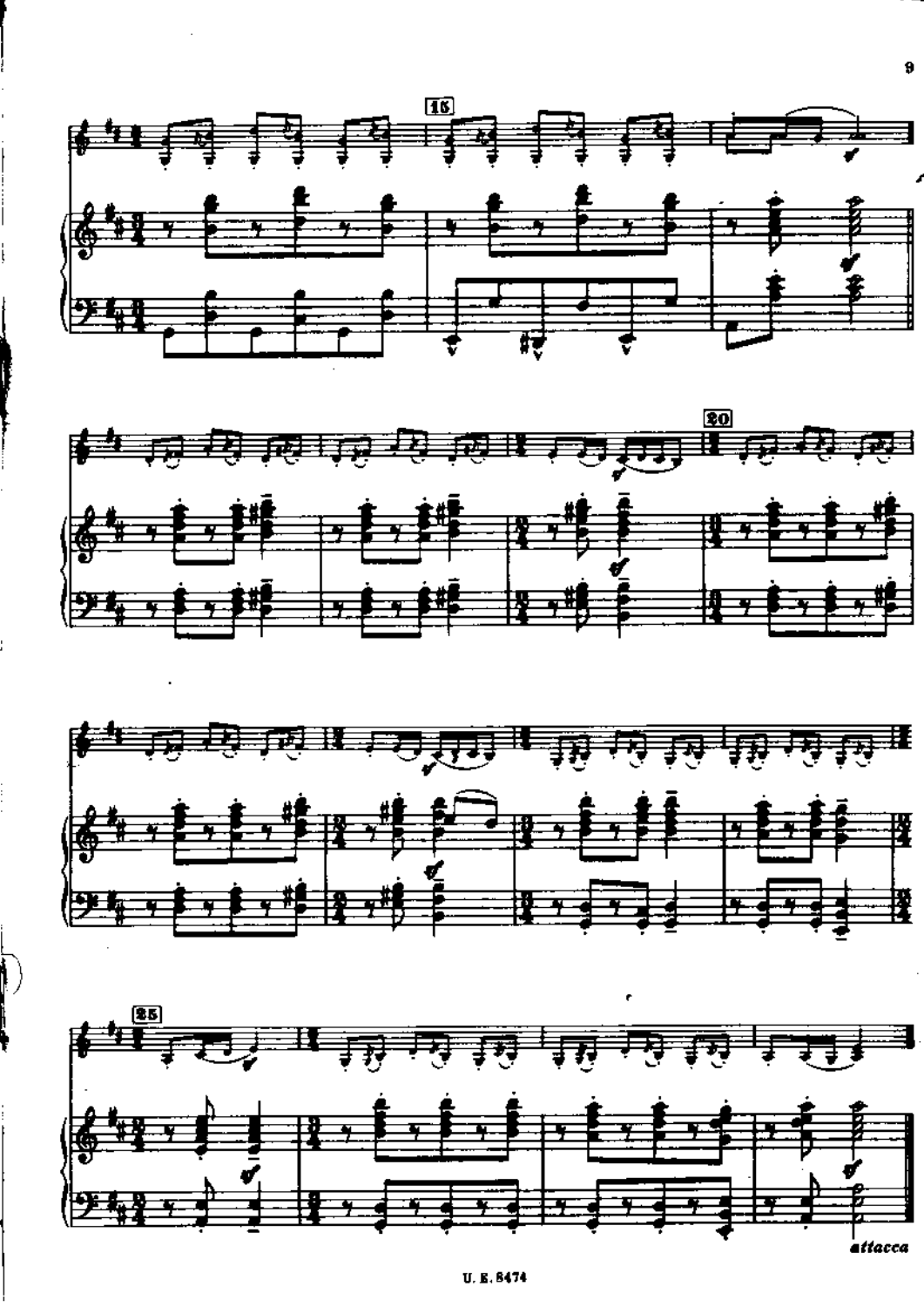





U. B.9471